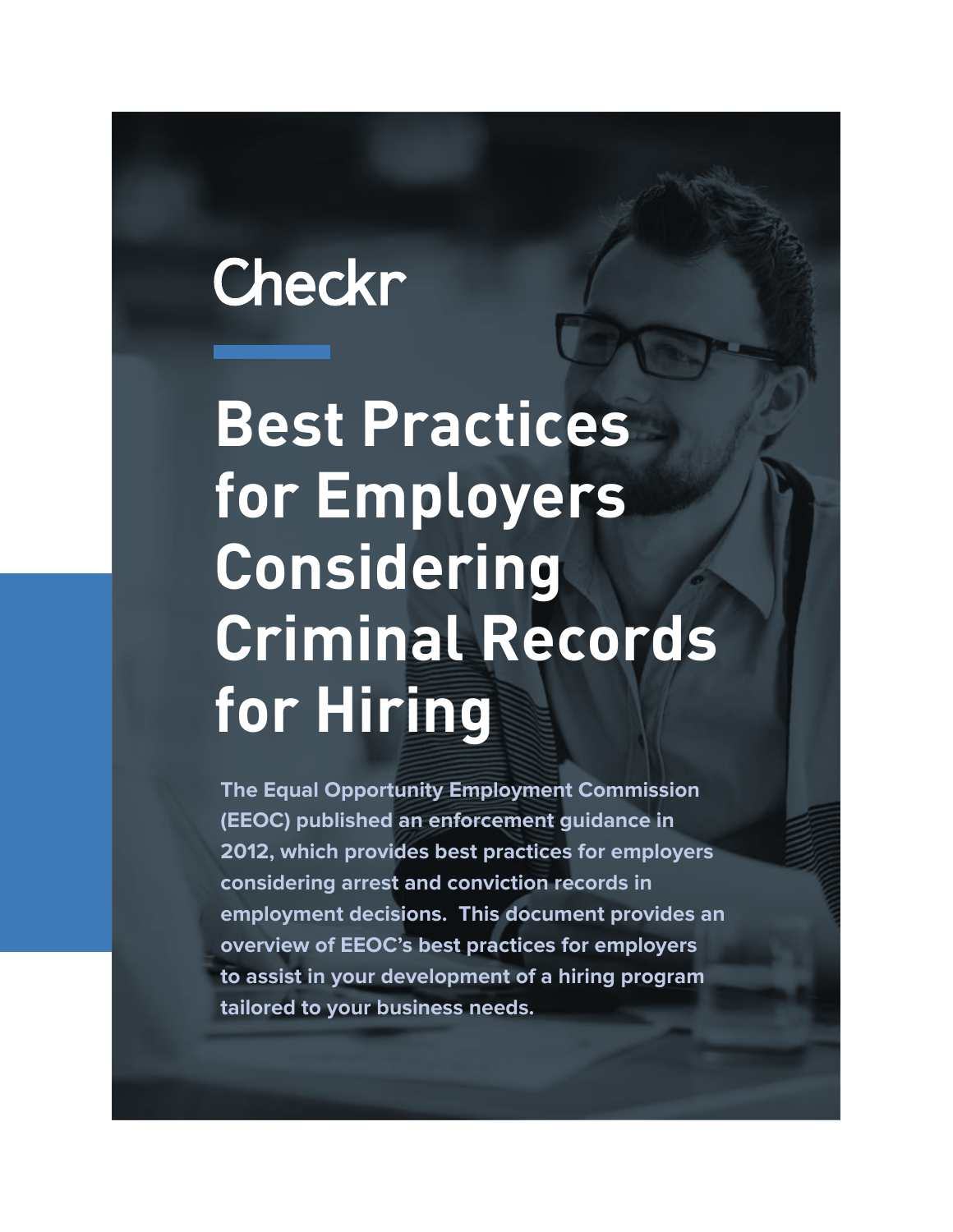#### **1.**

#### **Develop a Policy for the Consideration of Criminal Records in Employment Decisions**

Employers may be liable for violating Title VII where an otherwise neutral hiring policy or practice has the effect of disproportionately screening out specific groups of individuals, and the employer fails to demonstrate that their policy or practice is job related for the position in question and consistent with business necessity. When considering criminal records as part of an employment screening practice, employers should:

- **•**Eliminate policies or practices that categorically or automatically exclude people from employment in any job based on any criminal record.
- **•**Train managers, hiring officials, and decision makers about Title VII and its prohibition on employment discrimination.
- **•**Limit questions about criminal records to those which exclusion would be job related for the position and consistent with business necessity. Questions of this nature should also be deferred until later in the application process.
- **•**Keep information about applicants' and employees' criminal records confidential. Only use it for the purpose for which it was intended.
- **•**Develop a narrowly tailored written policy and procedure for screening applicants and employees for criminal conduct which include:
	- »Identification of essential job duties & requirements;
	- »Determination the specific offenses that may demonstrate unfitness for performing such duties;
	- »Determination the duration of exclusions for criminal conduct based on all available evidence;
	- »Inclusion of an individualized assessment procedure (see below);
	- »Documentation of the justification for the policy and procedures.
- **•**Document consultations and research considered in crafting the criminal record consideration policy and procedures, and train managers, hiring officials, and decision makers on how to implement the policy and procedures consistent with Title VII.

This publication is informational only and is not intended or warranted as legal advice or otherwise. Consult with your attorneys to help ensure your compliance with applicable law.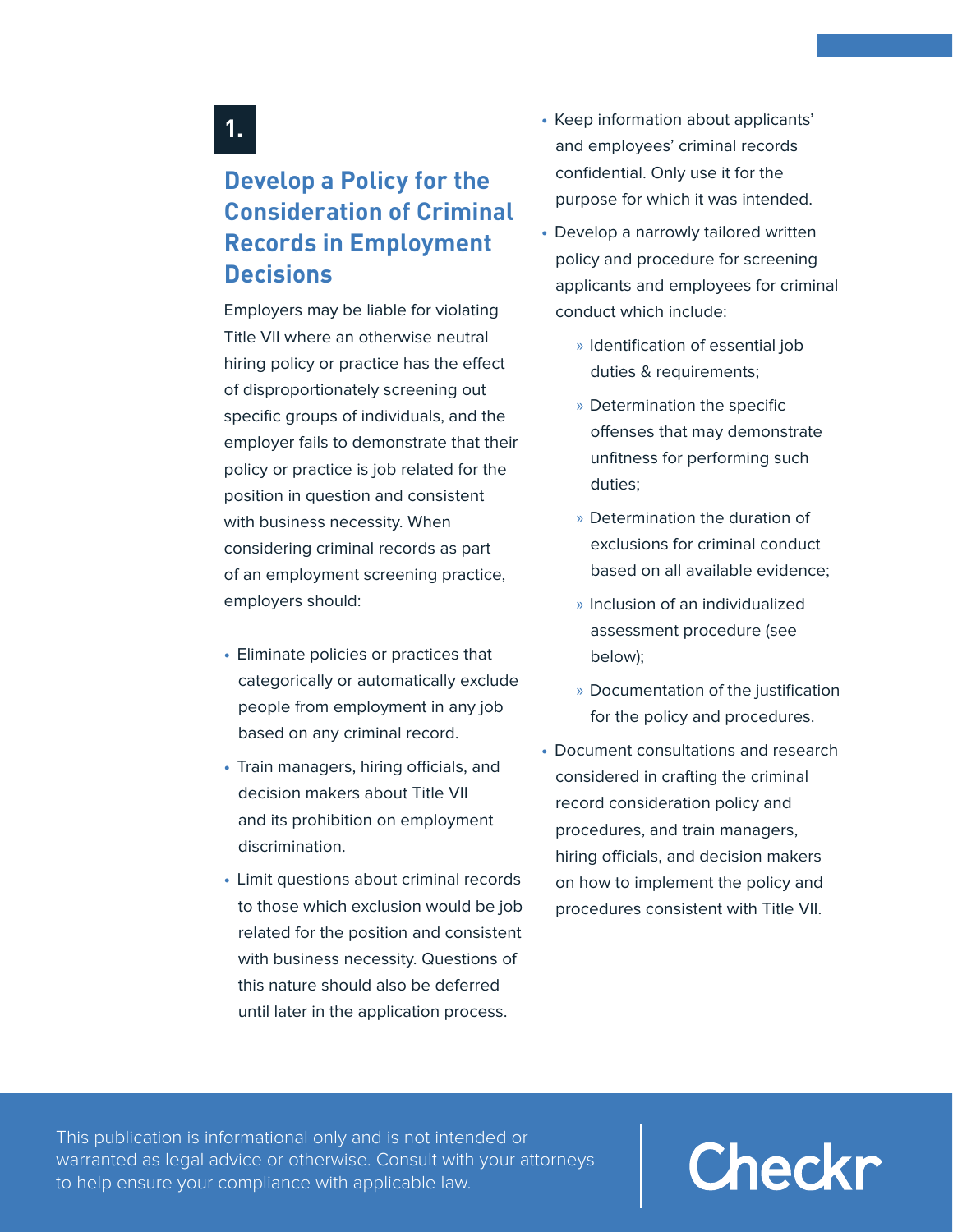#### **2.**

#### **Be Careful When Using Criminal History Information in Employment Decisions**

Any background information you receive from any source must not be used to discriminate in violation of federal law. This means that when evaluating background reports which include criminal history, you should:

- **•    Apply the same standards to everyone,** regardless of their race, national origin, color, sex, religion, disability, genetic information (including family medical history), or age (40 or older).
- **•    Acknowledge and account for potential disparate impact.**

Take special care when basing employment decisions on background problems that may be more common among people of a certain race, color, national origin, sex, or religion; among people who have a disability; or among people age 40 or older. A policy or practice that disproportionately affects one of these groups and is not job related nor consistent with business necessity may violate Title VII.

**•    Be prepared to make exceptions.**  You should allow applicants to demonstrate their ability to do the job – despite otherwise disqualifying information on their background report. Unless allowing an exception would cause significant financial or operational difficulty, or where there is a demonstrably tight nexus between the applicant's criminal history and job duties, applicants should be given the opportunity to demonstrate their fitness for the job (See individualized Assessment below).

### **3.**

#### **Conduct an Individualized Assessment of Criminal History**

Individualized assessment generally means allowing applicants to make a case for themselves after criminal history has been identified as potentially disqualifying for the job. The process includes:

**•    Informing** the individual that he or she may be excluded from employment because of past criminal conduct;

This publication is informational only and is not intended or warranted as legal advice or otherwise. Consult with your attorneys to help ensure your compliance with applicable law.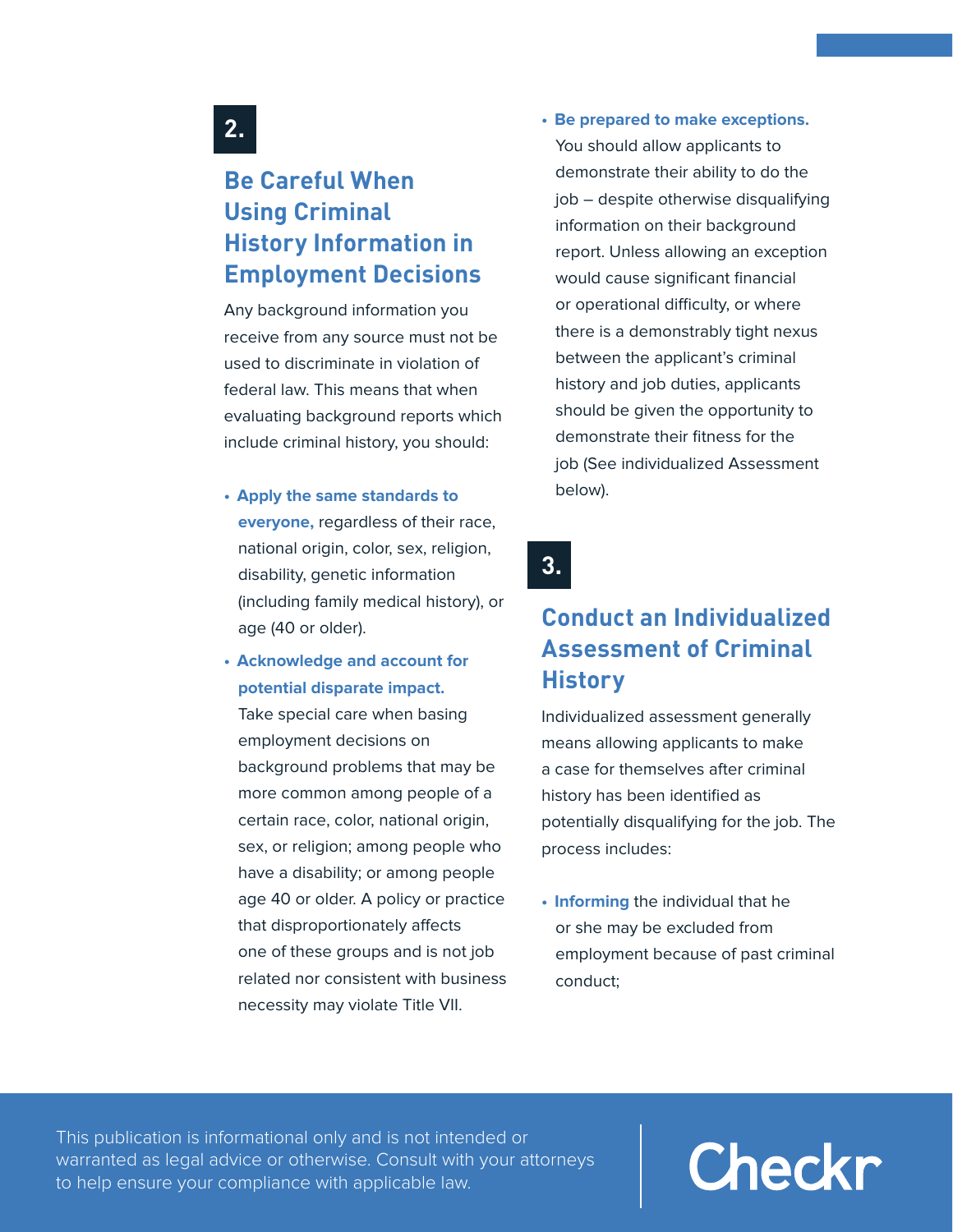- **•    Providing** an opportunity to the individual to demonstrate that the exclusion does not apply to him/her; and
- **•    Considering** whether the individual's additional information shows that the policy as applied is not job related nor consistent with business necessity

Employers should provide the applicant with an opportunity to present their case, and then individually consider mitigating circumstances that are not included in the original background check, such as:

- **•**The facts or circumstances surrounding the offense or conduct;
- **•**The number of offenses for which the individual was convicted;
- **•**Age at the time of conviction, or release from prison;
- **•**Evidence that the individual performed the same type of work, post-conviction, with the same or a different employer, with no known incidents of criminal conduct;
- **•**The length and consistency of employment history before and after the offense or conduct;
- **•**Rehabilitation efforts, e.g., education/ training;
- **•**Employment or character references and any other information regarding fitness for the particular position; and
- **•**Whether the individual is bonded under a federal, state, or local bonding program.

Any information provided by an applicant that consists of rehabilitation efforts that demonstrates personal growth or self-improvement can be considered evidence of rehabilitation. In addition to reviewing a background check, such evidence of rehabilitation may provide more insight into the eligibility of the applicant.

No individualized assessment is needed when there is a "demonstrably tight nexus" between the job duties and responsibilities and the offense or conduct. Such a nexus will be present only in limited circumstances (for example, a recently convicted sexual predator to work supervising children at a day care, or an applicant with recent convictions for identity theft to work in a position handling sensitive personal financial information like Social Security and credit card numbers).

If the individual does not respond to the employer's attempt to gather additional information about his or her

This publication is informational only and is not intended or warranted as legal advice or otherwise. Consult with your attorneys to help ensure your compliance with applicable law.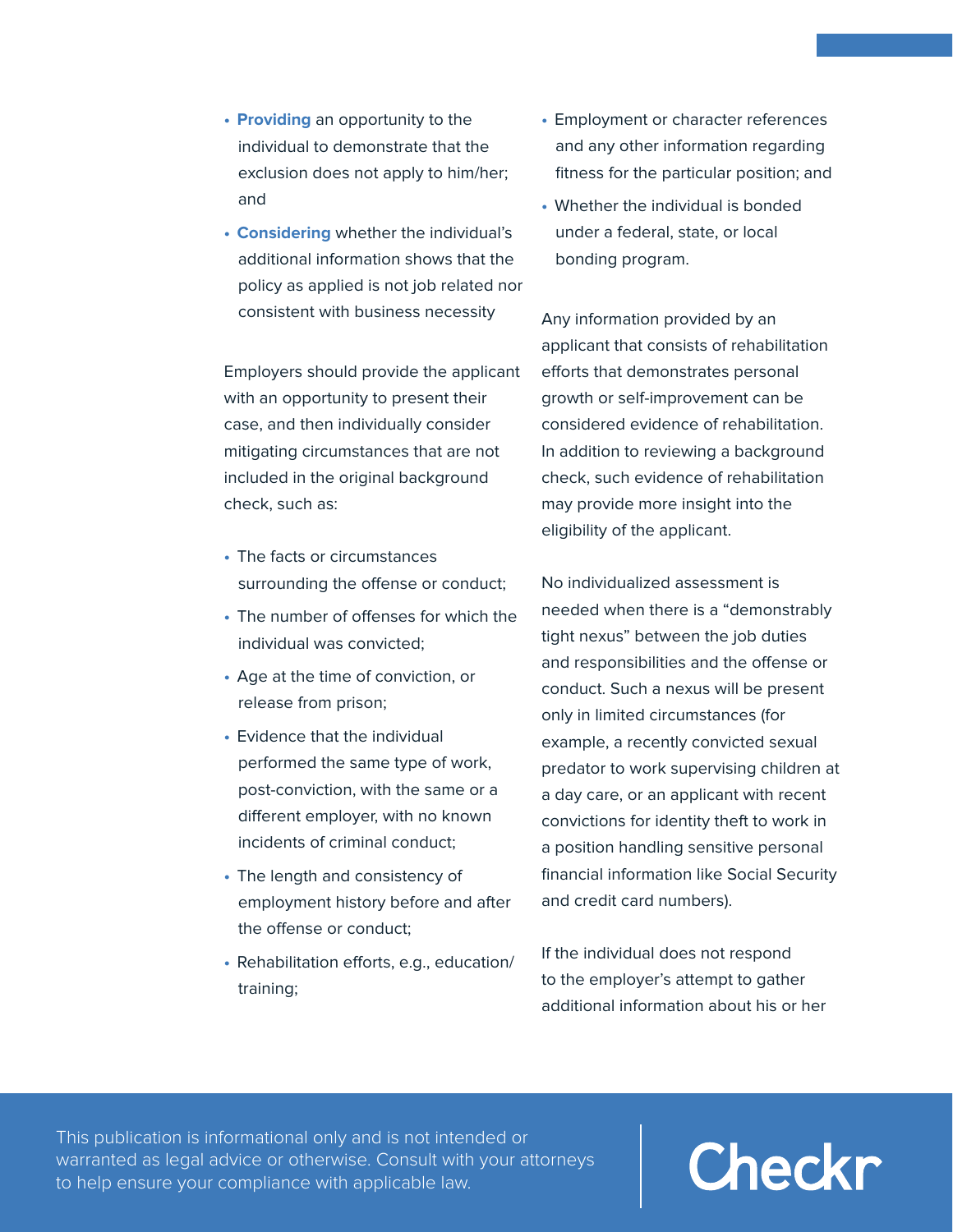background, the employer may make its employment decision without the information.

**See sample individualized assessment worksheet included in this publication.**



#### **Follow Local "Ban the Box" and Other Laws**

Following EEOC best practices can help mitigate Title VII risk, but employers also must look to state and local laws that govern hiring and personnel decisions. State "Ban the Box" laws prohibit employers from inquiring into an applicant's criminal record before a job interview, or in some places, before a conditional job offer has been given.

For example, some employers ask about an individual's criminal history on the employment application itself. However, the trend in the law is to prohibit this practice, so you should consult independent counsel before asking about an individual's criminal history.

#### **References**

EEOC Enforcement Guidance (2012), Consideration of Arrest and Conviction Records in Employment Decisions Under Title VII of the Civil Rights Act of 1964. Available at https://www.eeoc. gov/laws/guidance/arrest\_conviction. cfm

Federal Trade Commission Guidance (2014), Background Checks: What Employers Need to Know. Available at https://www.ftc.gov/tips-advice/ business-center/guidance/backgroundchecks-what-employers-need-know

This publication is informational only and is not intended or warranted as legal advice or otherwise. Consult with your attorneys to help ensure your compliance with applicable law.